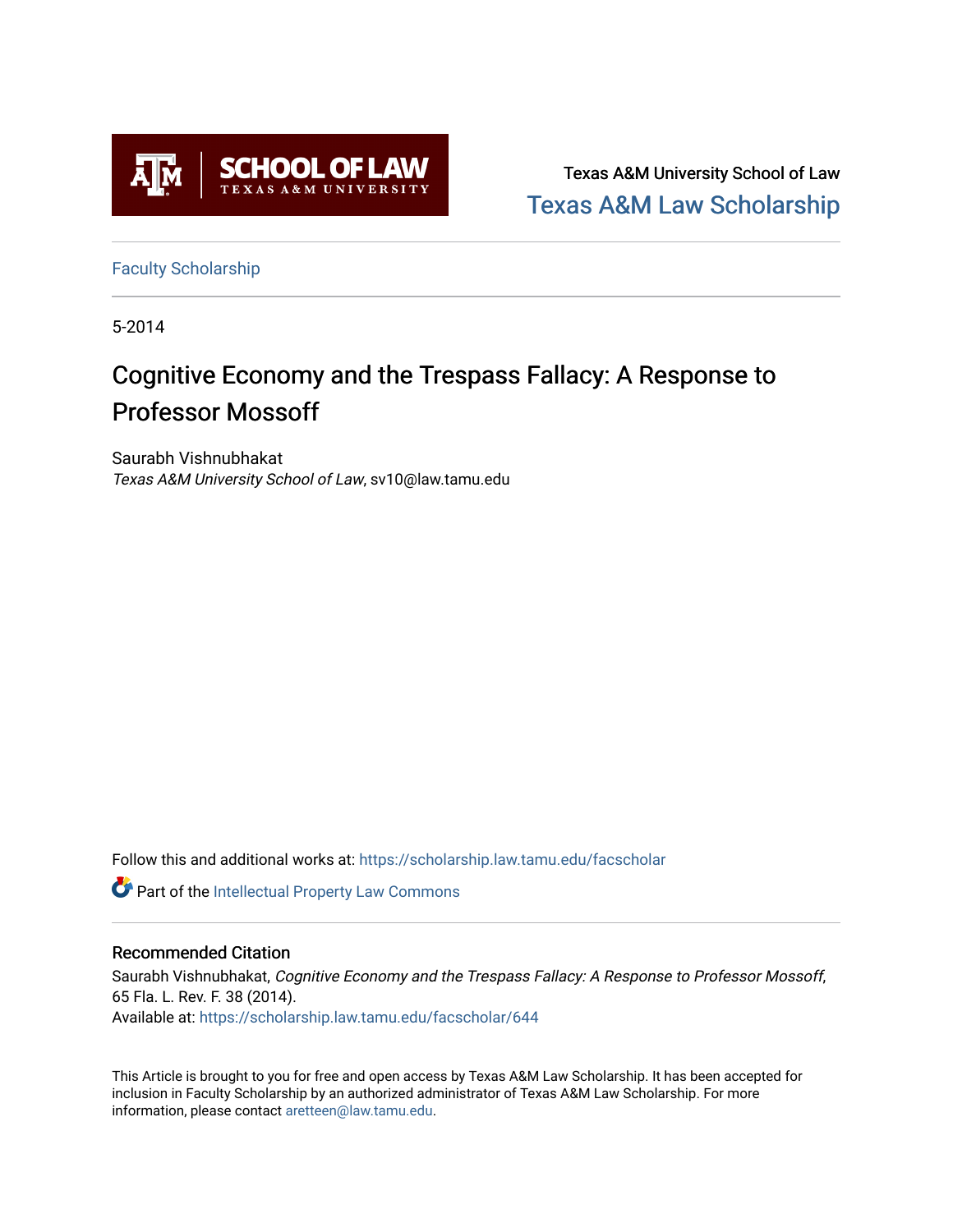## COGNITIVE ECONOMY AND THE TRESPASS FALLACY: A RESPONSE TO PROFESSOR MOSSOFF

## *Saurabh Vishnubhakat*<sup>∗</sup>

In his recent essay *The Trespass Fallacy in Patent Law*, Professor Adam Mossoff argues cogently that the metaphor of trespass has become a misused basis for patent indeterminacy critiques that it cannot conceptually or empirically support.<sup>[1](#page-1-0)</sup> While sharing his caution that metaphors are not to be trifled with, this reply suggests that trespass has both a smaller role and a larger potential benefit in the debate on patent indeterminacy, and advances an opposite solution.

Patent protection must continually resolve not one, but two subjects of indeterminacy: notice and teaching. Professor Mossoff's essay addresses critiques about the notice function of patents, which is to inform the public about the boundaries of a patent's rights to exclude others from practicing the disclosed invention.<sup>[2](#page-1-1)</sup> Related to notice is the teaching function of patents, which is to educate the public about what the invention is and how to practice it.<sup>[3](#page-1-2)</sup> Put another way, claims that deliver proper notice of boundaries are precise proxies for the invention, and claims that deliver proper teaching are accurate proxies.<sup>[4](#page-1-3)</sup>

For its part, the teaching function draws analytical and rhetorical force from a different metaphor: that of a contract between inventor and society in which the bargained-for exchange is that an inventor conveys adequate disclosure about an invention and society conveys in return a limited right to exclude others from practicing it.<sup>[5](#page-1-4)</sup> This bargain guards

 <sup>\*</sup> Postdoctoral Associate, Duke Law School; NIH Center for Public Genomics Postdoctoral Associate, Duke Institute for Genome Sciences & Policy; Expert Advisor, United States Patent and Trademark Office. The arguments in this writing are the author's and should not be imputed to the USPTO or to any other organization.

<sup>1.</sup> Adam Mossoff, *The Trespass Fallacy in Patent Law*, 65 FLA. L. REV. 1687 (2013).

<span id="page-1-1"></span><span id="page-1-0"></span><sup>2.</sup> *See*, *e.g.*, *Ariad Pharm., Inc. v. Eli Lilly and Co.*, 598 F.3d 1336, 1347 (Fed. Cir. 2010) (observing that giving such notice is the "principal function" of patent claims).

<span id="page-1-2"></span><sup>3.</sup> *See*, *e.g.*, *Univ. of Rochester v. G.D. Searle & Co., Inc.*, 358 F.3d 916, 922 n.5 (Fed. Cir. 2004) (distinguishing descriptive notice about the nature of the invention from prescriptive notice about what the patent confers a right to exclude others from doing).

<span id="page-1-3"></span><sup>4.</sup> *See* Oskar Liivak, *Rescuing the Invention from the Cult of the Claim*, 42 SETON HALL L. REV. 1, 42 (2012) ("In short, the disclosure requirements of  $\S 112 \P 1$  ensure that the claims are accurate proxies for the invention while the indefiniteness requirement housed in § 112 ¶ 2 ensures that they are precise proxies.").

<span id="page-1-4"></span><sup>5.</sup> *See*, *e.g.*, *Pfaff v. Wells Electronics, Inc.*, 525 U.S. 55, 63 (1998) (describing the patent system as "a carefully crafted bargain"); *Kewanee Oil Co. v. Bicron Corp.*, 416 U.S. 470, 484 (describing disclosure as "the *quid pro quo* of the right to exclude"). The Supreme Court has further noted that the metaphor of bargained-for exchange is particular to patents. *See Eldred v. Ashcroft*, 537 U.S. 186, 216 (stating that "our references to a *quid pro quo* typically appear in the patent context.").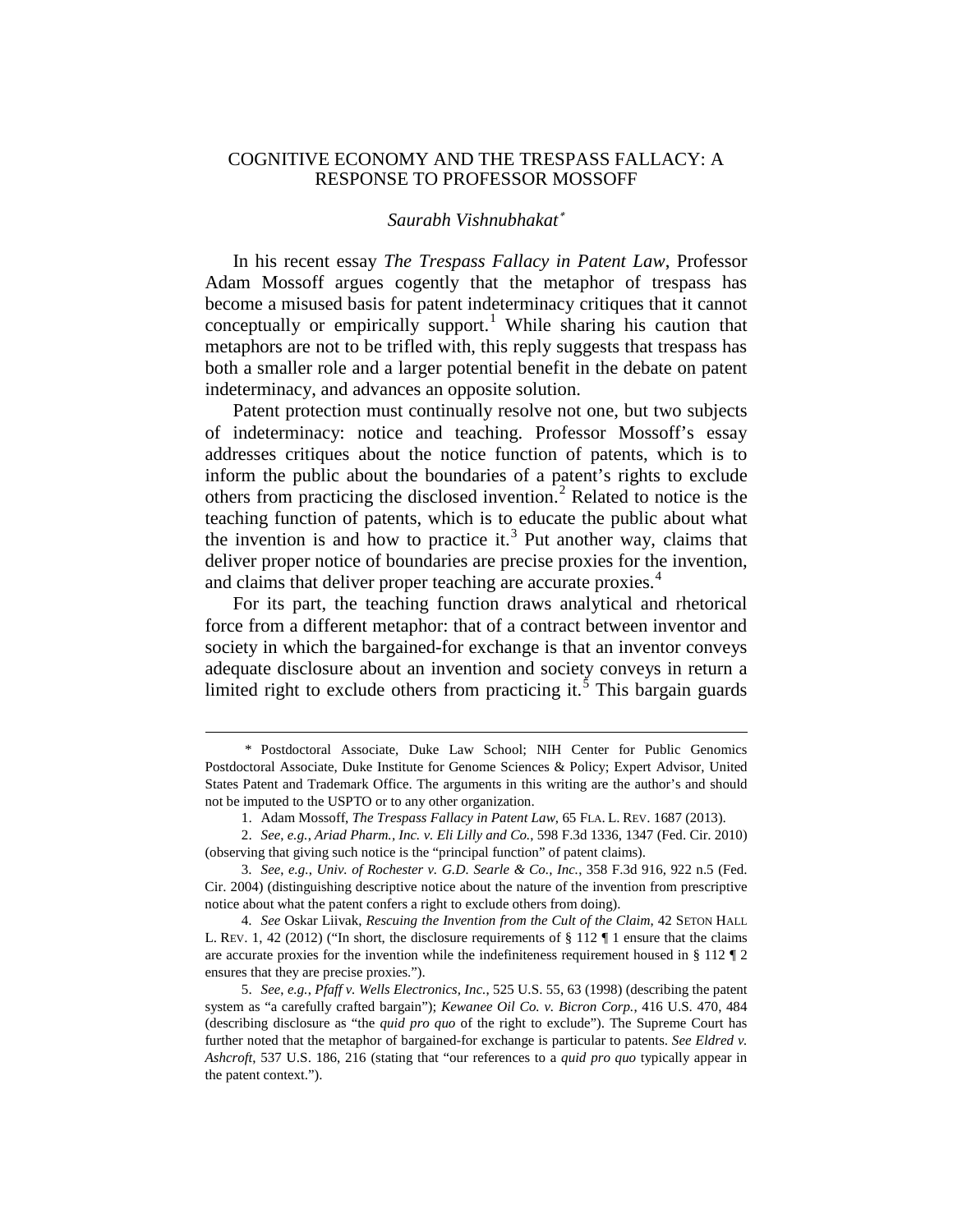against the undersupply of knowledge that would otherwise result from the high fixed cost of creating knowledge and the low marginal cost of copying it.<sup>[6](#page-2-0)</sup> Indeed, the language of contract further informs whether notice of patent boundaries is enough to satisfy the public's "reliance" interest on sources of boundary notice such as the prosecution history of a patent's examination.<sup>[7](#page-2-1)</sup> Critiques of patent indeterminacy adopt the trespass metaphor only as to the violation of the patent right $8$  and only to describe the violation, not to evaluate it. As to the creation of patent rights, the justification for their scope, and the normative effects of their violation, it is the contract metaphor—a patentee asserting exclusionary power out of proportion to the contribution that the patent offers in exchange—that predominates.

This cabined use of trespass is a clue to its value. The language of trespass appears and appeals in patent law, and other legal domains such as cyberspace law, $9$  because it offers for doctrinal debates a cognitive economy based on what preeminent metaphor theorist George Lakoff described as a cognitive conceptual system shared among all humans.<sup>[10](#page-2-4)</sup> Thus, to seek conceptual symmetry between patents and real property, as Professor Mossoff suggests, is appropriate, but doing so by abstracting arguments up to the generality of patent estate boundaries discards the very cognitive economy that makes trespass a conceptually useful metaphor at all. To be sure, it is an empirical question whether and to what extent trespass is a truly communal cognitive metaphor akin, e.g., to Lakoff's example of argument as war.<sup>[11](#page-2-5)</sup> Yet on this point, Professor Mossoff's normative argument that the trespass fallacy obscures patent policy on a large scale suggests at least his descriptive agreement that the metaphor of trespass is widely enough accepted to do such damage.

<span id="page-2-0"></span><sup>6.</sup> Mark A. Lemley, *The Economics of Improvement in Intellectual Property Law*, 75 TEX. L. REV. 989, 994–95 (1997).

<span id="page-2-1"></span><sup>7.</sup> *See Biogen Idec, Inc. v. GlaxoSmithKline LLC*, 713 F.3d 1090, 1095 (2013) (noting that prosecution history "promotes the public notice function of the intrinsic evidence and protects the public's reliance on definitive statements made during prosecution").

<span id="page-2-2"></span><sup>8.</sup> Professor Mossoff himself notes this limitation. *Mossoff*, *supra* note 1, at 1697 (framing trespass as merely "a single doctrine that provides redress for a particular way the legal right [of real property] is violated").

<span id="page-2-3"></span><sup>9.</sup> *See*, *e.g.*, Dan Hunter, *Cyberspace As Place and the Tragedy of the Digital Anticommons*, 91 CAL. L. REV. 439, 445 (2003).

<span id="page-2-5"></span><span id="page-2-4"></span><sup>10.</sup> GEORGE LAKOFF & MARK TURNER, MORE THAN COOL REASON: A FIELD GUIDE TO POETIC METAPHOR 50 (1989), *cited in* Hunter, *supra* note 9, at 469–71. Hunter explains a Lakoffian mapping between a target domain describing the principal subject of a metaphor and a source domain from which the metaphor draws salient features and attributes them to the target. Hunter, *supra* note 9, at 467–68.

<sup>11.</sup> GEORGE LAKOFF & MARK JOHNSON, METAPHORS WE LIVE BY 4 (1980).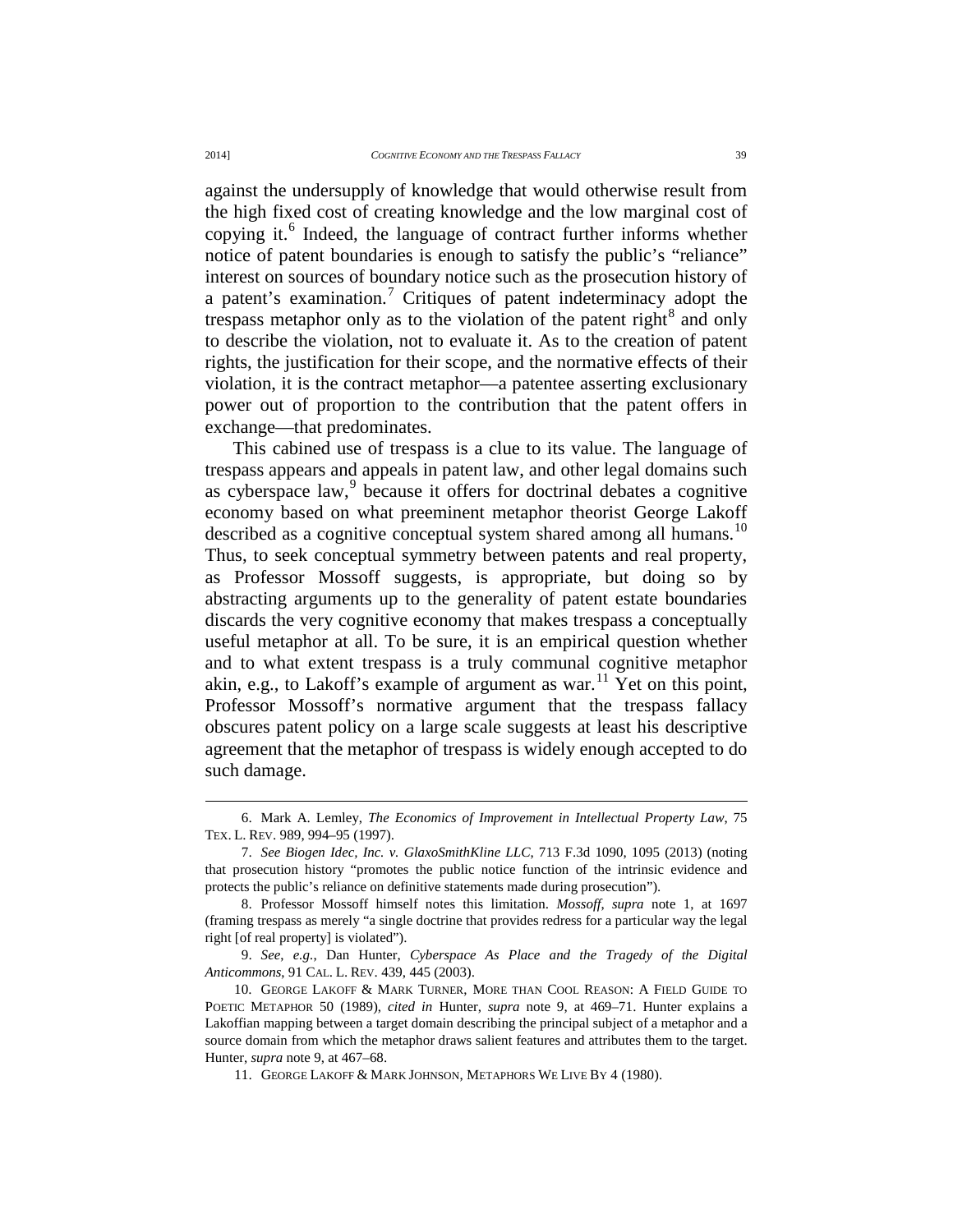40 *FLORIDA LAW REVIEW* [Vol. 65

The better solution, then, is to ask what subsidiary doctrine of patent law is commensurate in analytical scope with the doctrine of trespass in real property. A reasonable answer to this question may be, direct infringement of the right to exclude another from making the patented invention or performing the patented process. Direct infringement is the simplest violation of a patent right, and consists only of doing without the patent owner's permission something that the patent owner can exclude others from doing.<sup>[12](#page-3-0)</sup> Moreover, while the activities excludable by a patent are making, using, offering for sale, and selling, it is the particular right to make an invention—or, for a process, the right to perform it—that is of greatest relevance in the current debate.<sup>[13](#page-3-1)</sup>

This scaling-down still presents empirical difficulty in comparing uncertainty for the physical boundaries of real estate against trespass with uncertainty for the prescriptive boundaries of a patent claim against direct making or performing. For example, physical boundaries of real estate are possible to determine *ex ante* by reference to fixed principles of surveying, making trespass more a quantifiable risk. By contrast, principles of patent claim construction are not as well fixed for *ex ante* resolution, subjecting the determination of claim boundaries more to a form of Knightian uncertainty.<sup>[14](#page-3-2)</sup> But this difficulty is at least partly tractable by the use of proxies for uncertainty in the patent right, such as changes in market valuation of the patent owner in response to judicial resolutions of legal uncertainty through adjudication.<sup>[15](#page-3-3)</sup>

Importantly, the need for adequate public notice persists even at this greater level of specificity about a particular patent doctrine (direct infringement) as to a particular right (to exclude others from making the patented invention or performing the patented process). In this regard, the comparison to trespass is particularly illustrative because, whereas

<span id="page-3-0"></span><sup>12.</sup> *See* 35 U.S.C. § 271(a). Direct infringement is distinguishable from indirect forms of infringement such as actively inducing others to infringe or contributing to others' infringement through the sale of a component or enabling material or apparatus that is made or adapted for use in the infringement and has no substantial noninfringing use. *See* 35 U.S.C. §§ 271(b)–(c).

<span id="page-3-1"></span><sup>13.</sup> The right to offer for sale or sell and the right to use, respectively, implicate liability for intermediaries in the stream of commerce and liability for end users. These are important dimensions of the patent reform debate, *e.g.*, Brian J. Love & James C. Yoon, *Expanding Patent Law's Customer Suit Exception*, 93 B.U. L. REV. 1605, 1610–13 (2013), but are ultimately superseded by complaints about the threat to economically productive manufacturing operations from patents of indeterminate scope.

<span id="page-3-2"></span><sup>14.</sup> For a discussion of Knightian uncertainty—uncertainty which cannot be measured, as distinct from risk, which can—*see generally* FRANK H. KNIGHT, RISK, UNCERTAINTY, AND PROFIT (1921).

<span id="page-3-3"></span><sup>15.</sup> *See* Alan C. Marco & Saurabh Vishnubhakat, *Certain Patents*, 16 YALE J.L. & TECH. 103, 104 (2013).